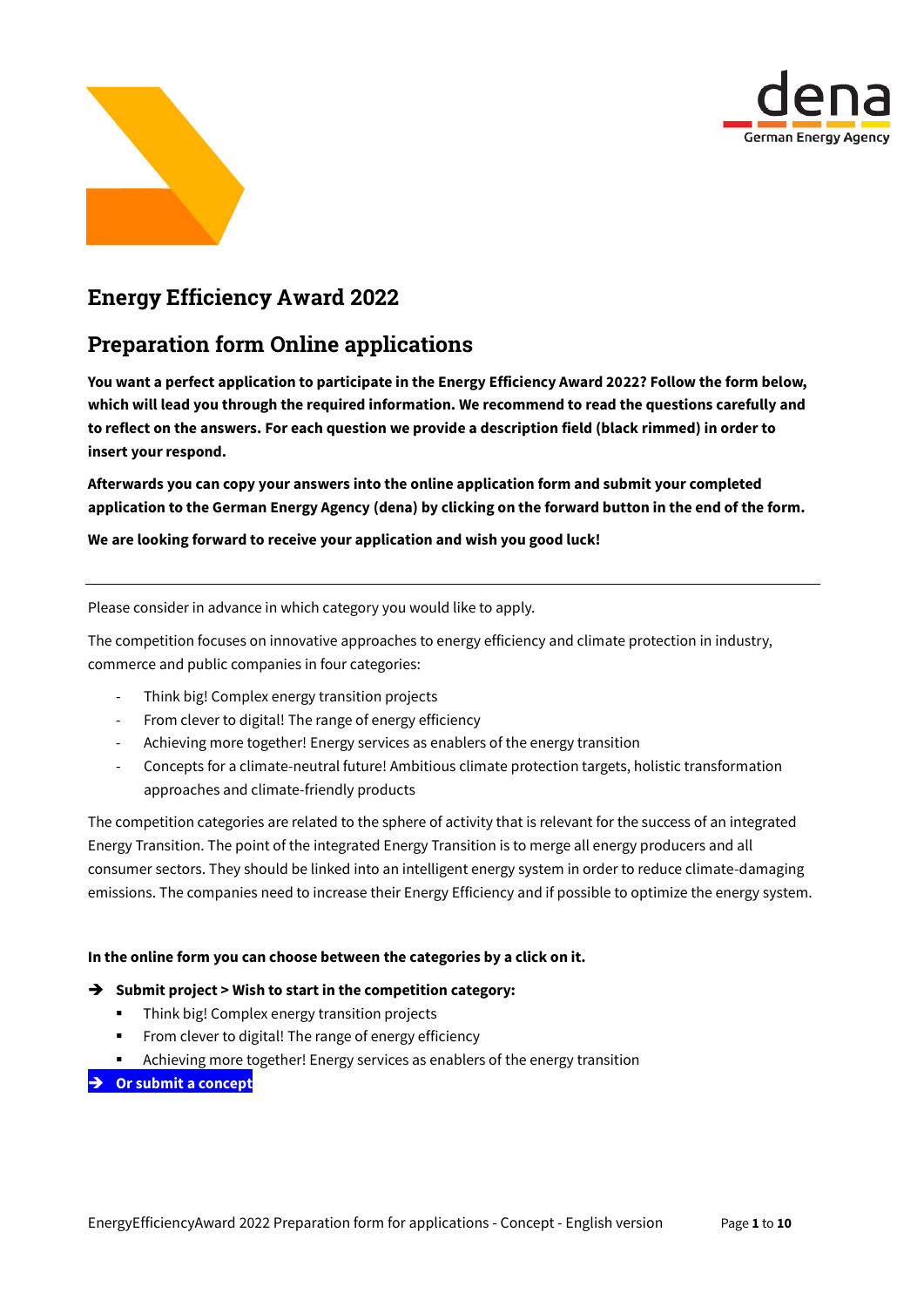



## WHO CAN APPLY?

- Private companies, municipal or regional utility companies, universities
- There is no limit to the size of the company: from SMEs to large corporations, everyone is welcome!
- **The competition entries can relate to individual and joint projects.**

**The closing date for entries is 11.06.2022.**

## APPLICATION STRUCTURE

### **Project description Projects (categories 1-3)**

- When was the project implemented or when will it be completely implemented?
- Which measures were implemented or which are additionally planned?
- What energy savings were achieved or will be achieved in total when all measures have been implemented?
- Which investments were made or which will be made in total?

#### **Project description Concept (Category 4)**

- What climate protection targets has your company defined?
- Do you already balance direct or  $CO<sub>2</sub>$  emissions?
- What key measures are planned to reduce  $CO<sub>2</sub>$  emissions and increase energy efficiency?

#### **Other points**

- **IMP** Implementation in your own company or in another company
- **•** contact details
- company size

## WHAT ADVANTAGES DO YOU HAVE AS A PRIZEWINNER/NOMINEE?

Prize money totalling 30,000 euros is available for the prizewinning projects. However, the communication effect can be far more important, because companies awarded the Energy Efficiency Award position themselves as responsible, innovative and economically active companies. The award winners in particular are usually widely reported in the media.

But already the application offers a number of advantages. Each application for the Energy Efficiency Award is reviewed by dena employees. This generates professional attention. This is how companies and their energy efficiency projects become known at dena, which forms a central interface between politics and business and acts as an advisory agency for applied energy transition.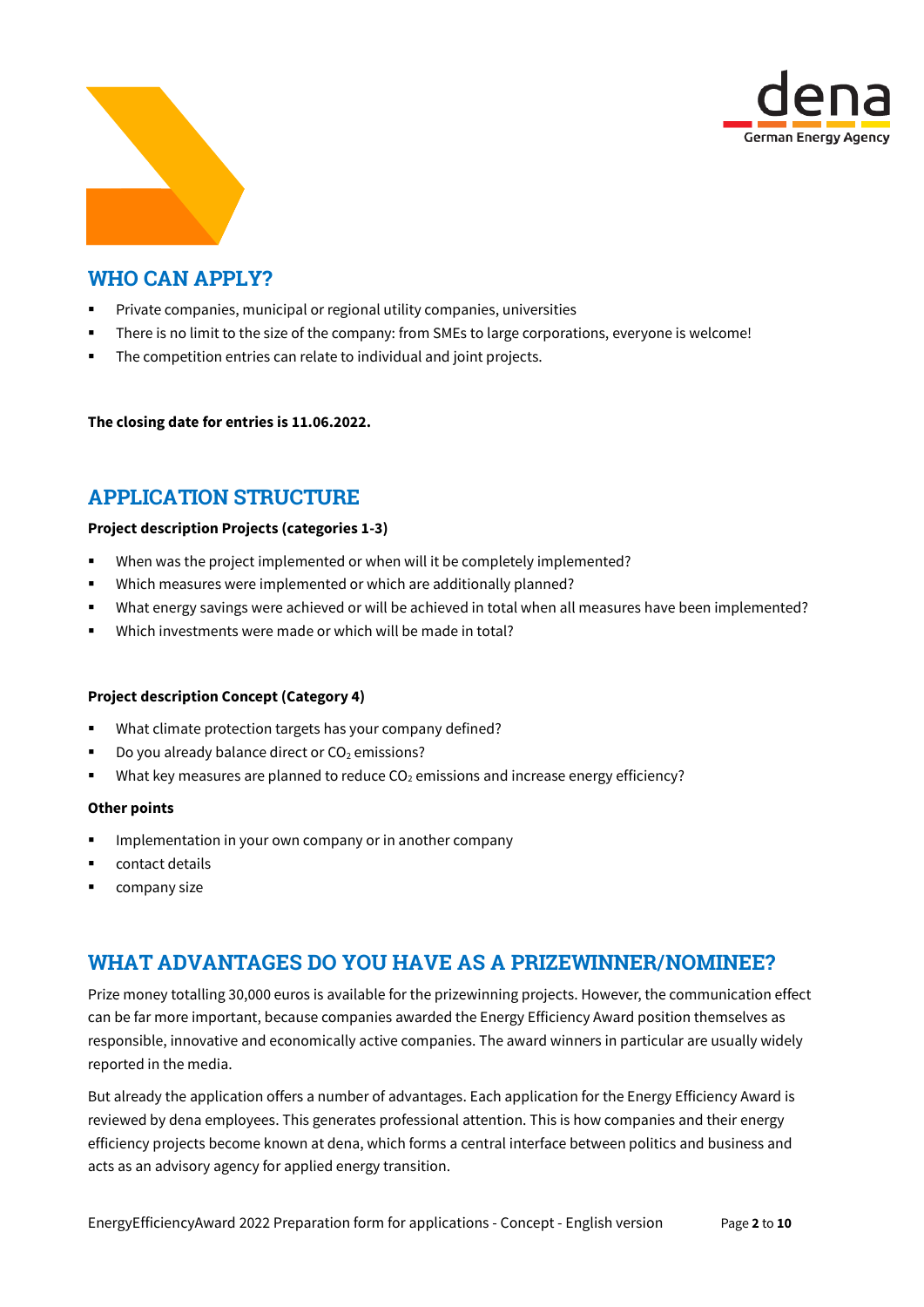



If your company is nominated for the Energy Efficiency Award, the project will be displayed on the website and you will receive a seal. In addition, all nominated companies will receive guest tickets for the first day of the dena Energiewende-Kongress 2022.

As a winning project in the category "Think big! Complex energy transition projects", "From clever to digital! The range of energy efficiency" or Achieving more together! Energy services as enablers of the energy transition": you will have the opportunity to present your innovative project at the dena Energiewende-Kongress 2022.

As a nominated concept for the category "Concepts for a climate-neutral future", you will present your concept live on the big stage of the dena Energiewende-Kongress in a pitch. The winner will be determined by voting of the audience.

### HOW DO I APPLY?

You can submit your project/concept to the German Energy Agency (dena) by using the online form on [https://bewerbung.energyefficiencyaward.de/.](https://bewerbung.energyefficiencyaward.de/)

**In the field "Description of the concept or the climate strategy" (in this document on page 6) 2,500 characters are available for input. However, you can upload additional documents or images in the online form for your project presentation/concept presentation. If certain mandatory fields do not apply to your project/concept, you can enter "n/a".** 

This presentation should enable the expert jury to understand the project/concept in a short time. You can view the information requested in the online form below:

# Step 1

## Applicant information

Please complete the information about your company. A meaningful profile is a prerequisite for participation in the Energy Efficiency Award. The information helps us with the formal and professional review of your competition entries and makes it easier for you to participate, since you can use your company profile to submit any number of projects or concepts, also with different partners. The fields have limited number of characters. If you want to send us information beyond that, you can upload files in step six.

**Company name**

**Brief description of the company**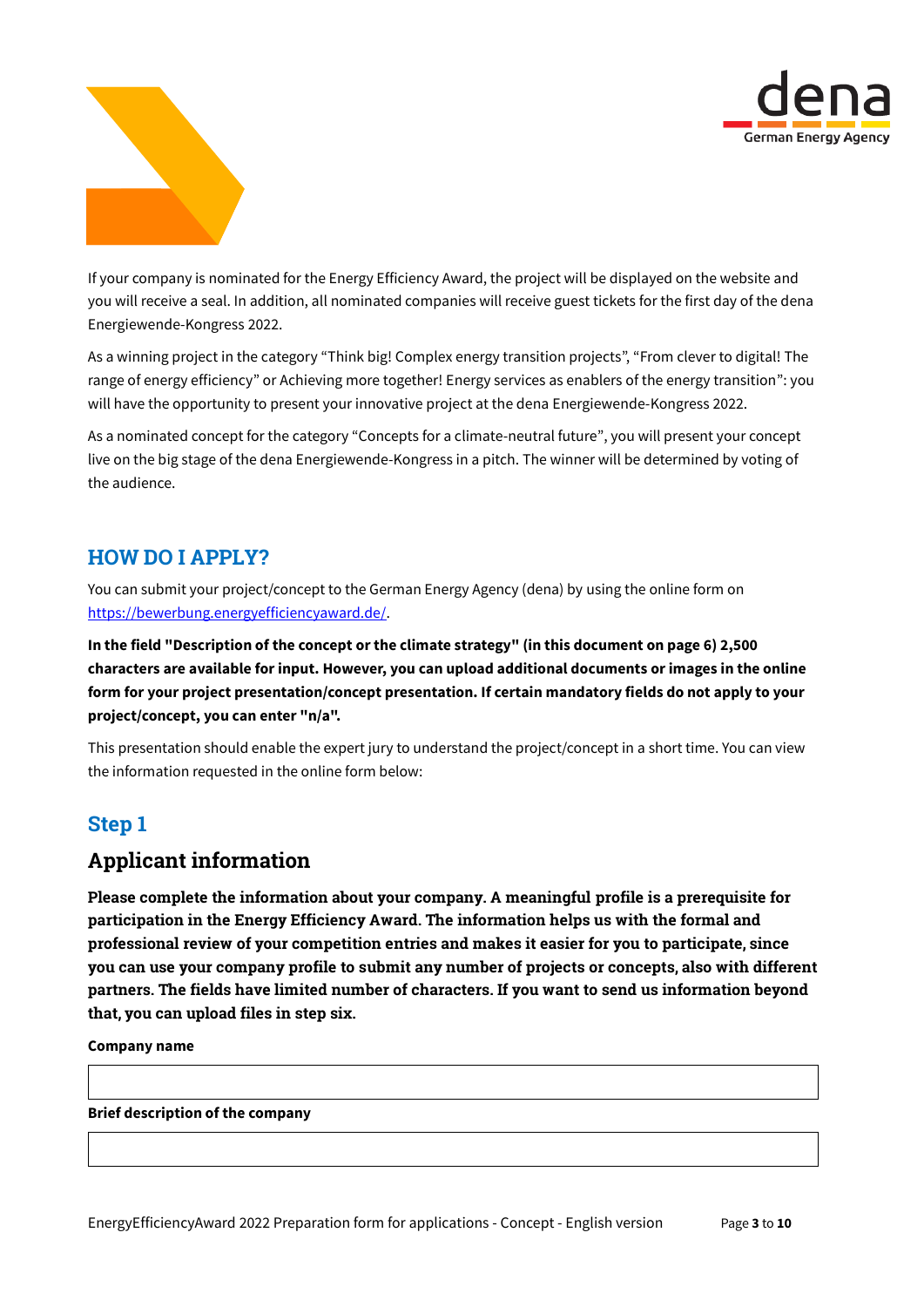



### **Assignment**

Please select:

- Private company
- **Public sector company**

### **Classification**

Please select:

- $SME<sup>1</sup>$
- no SME

### **Postal address**

#### **Street**

**House number**

### **Postcode**

**City**

1

<sup>&</sup>lt;sup>1</sup> SME definition of the European Commission: Companies with no more than 249 employees and an annual turnover of no more than €50 million or a balance sheet total of no more than €43 million.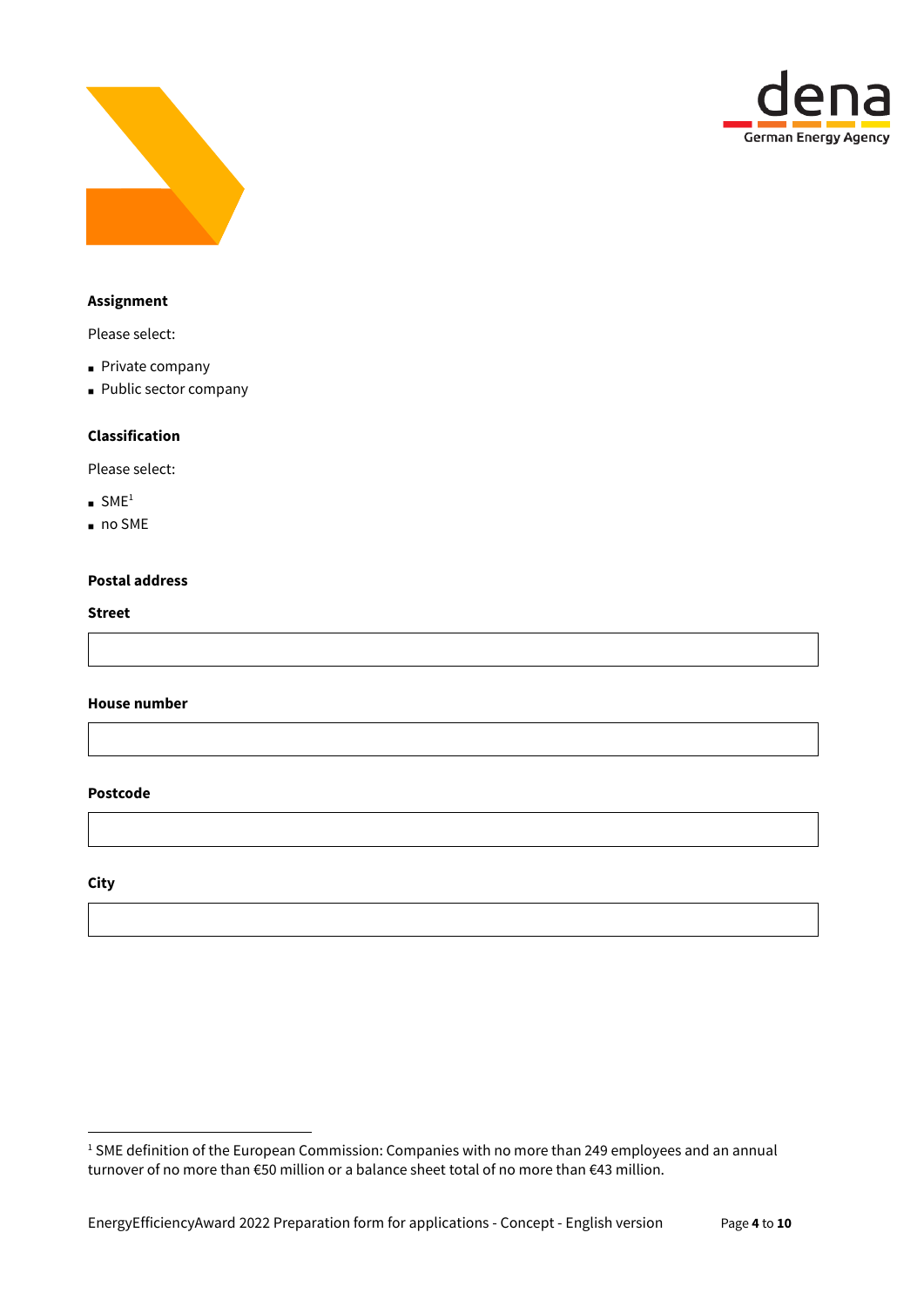



### **Federal State**

### **Country**

**Industry segment**

# Ansprechpartner

**Mr/Mrs/Mx**

**Title**

### **First name**

### **Surname**

#### **Function**

### **E-Mail**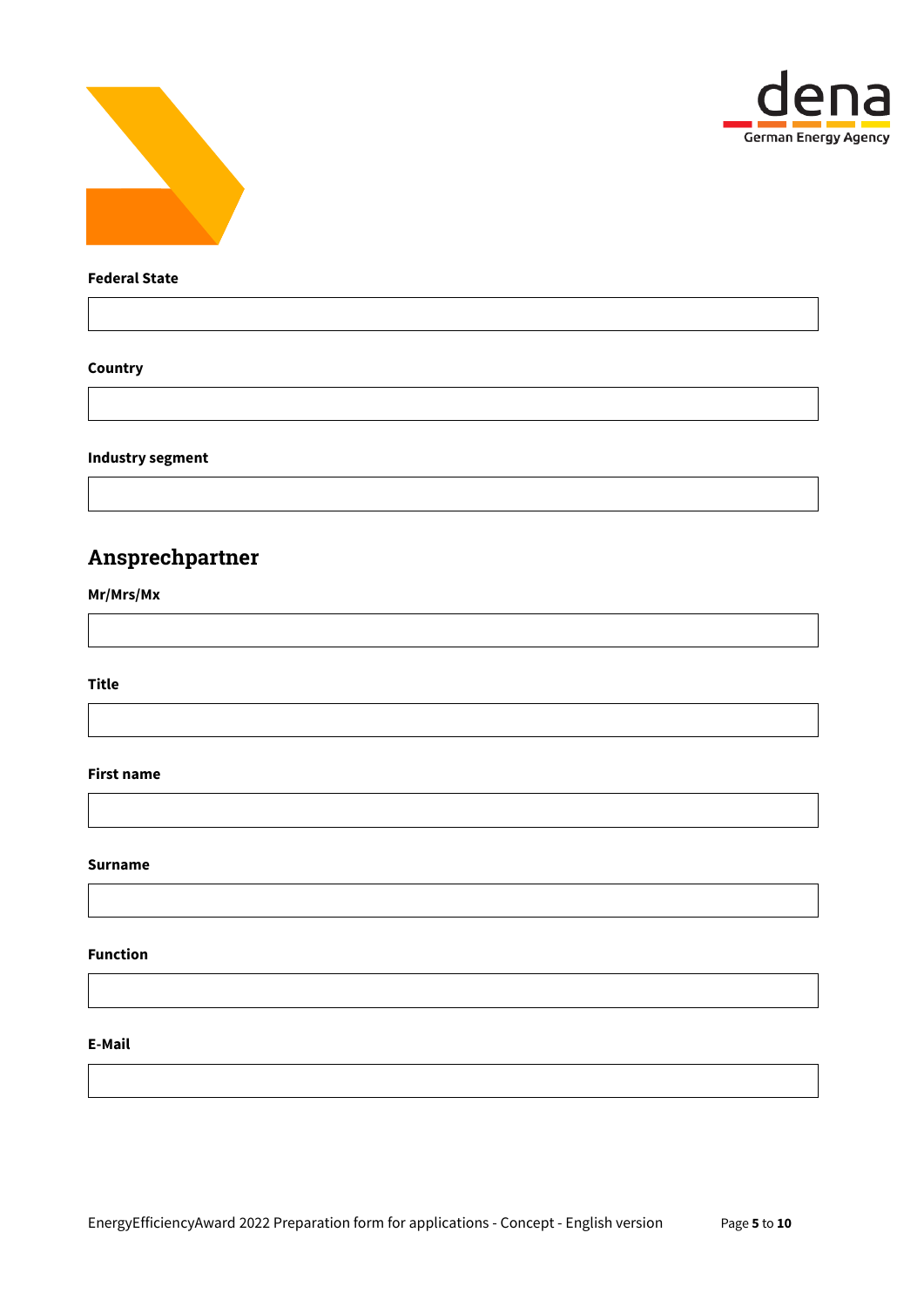



#### **Phone number**

#### **mobile**

## Step 2

### Project or concept

You can submit your competition entries for the Energy Efficiency Award 2022 in two different ways. Make your decision.

### **Submit a project**

The project should already be completed and demonstrable savings must be achieved. There are three content categories available.

### **Submit a concept**

The Audience Award recognizes entrepreneurial concepts that address the issue of climate neutrality and plausibly present steps for a transformation to climate-neutral business.

## Step 3

### Describe your concept

You have decided to submit a concept. Now start with the general information that describes your approach.

**Concept name**

### **Brief description of the concept or the climate strategy of your company (max. 2,500 characters)**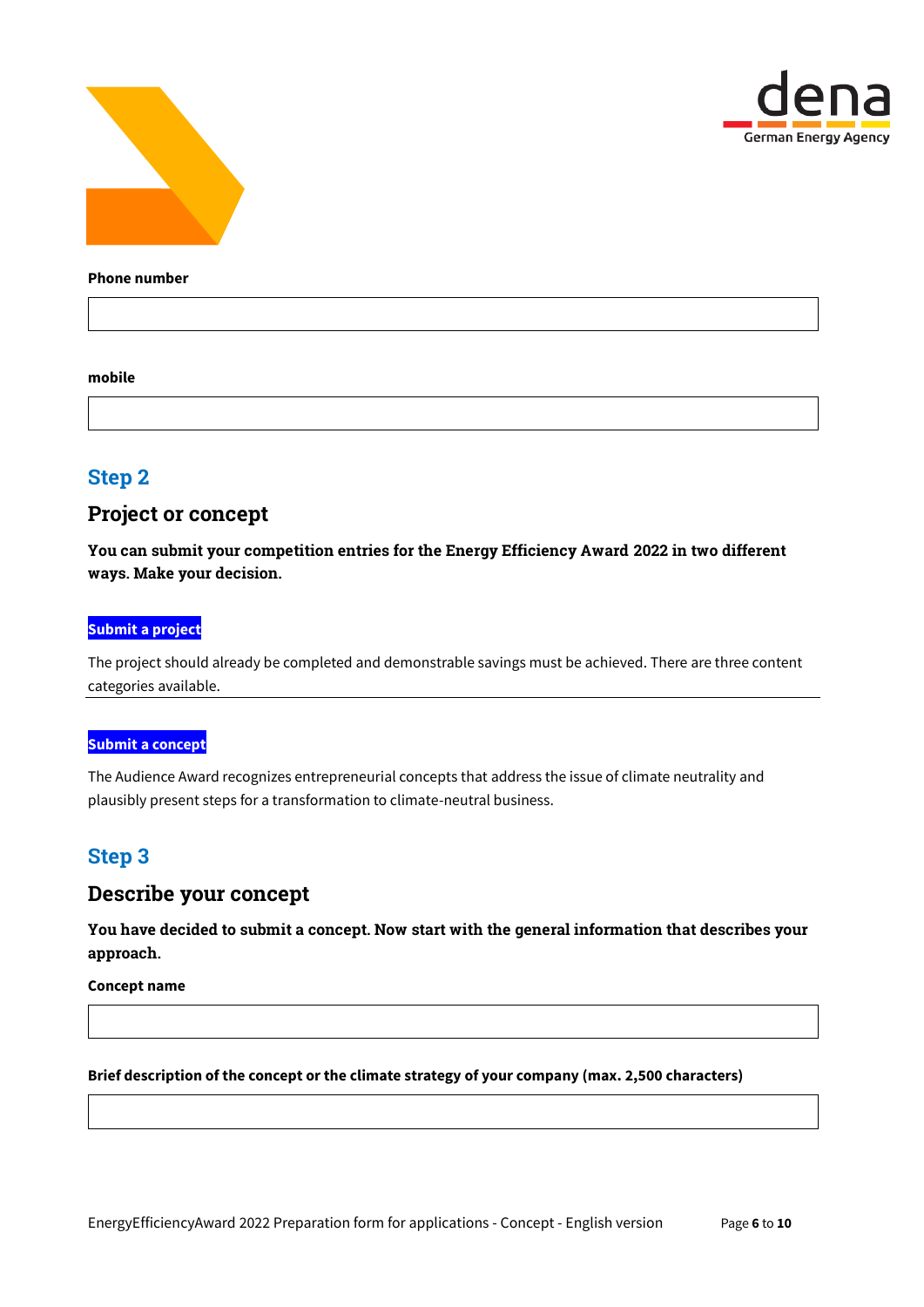



# Was the concept developed together with partners?

- We developed the concept independently.
- The concept was developed together with another company. The application is therefore a joint application with:

### **Company name**

#### **Address**

### **Contact person**

#### **E-mail**

### **Phone**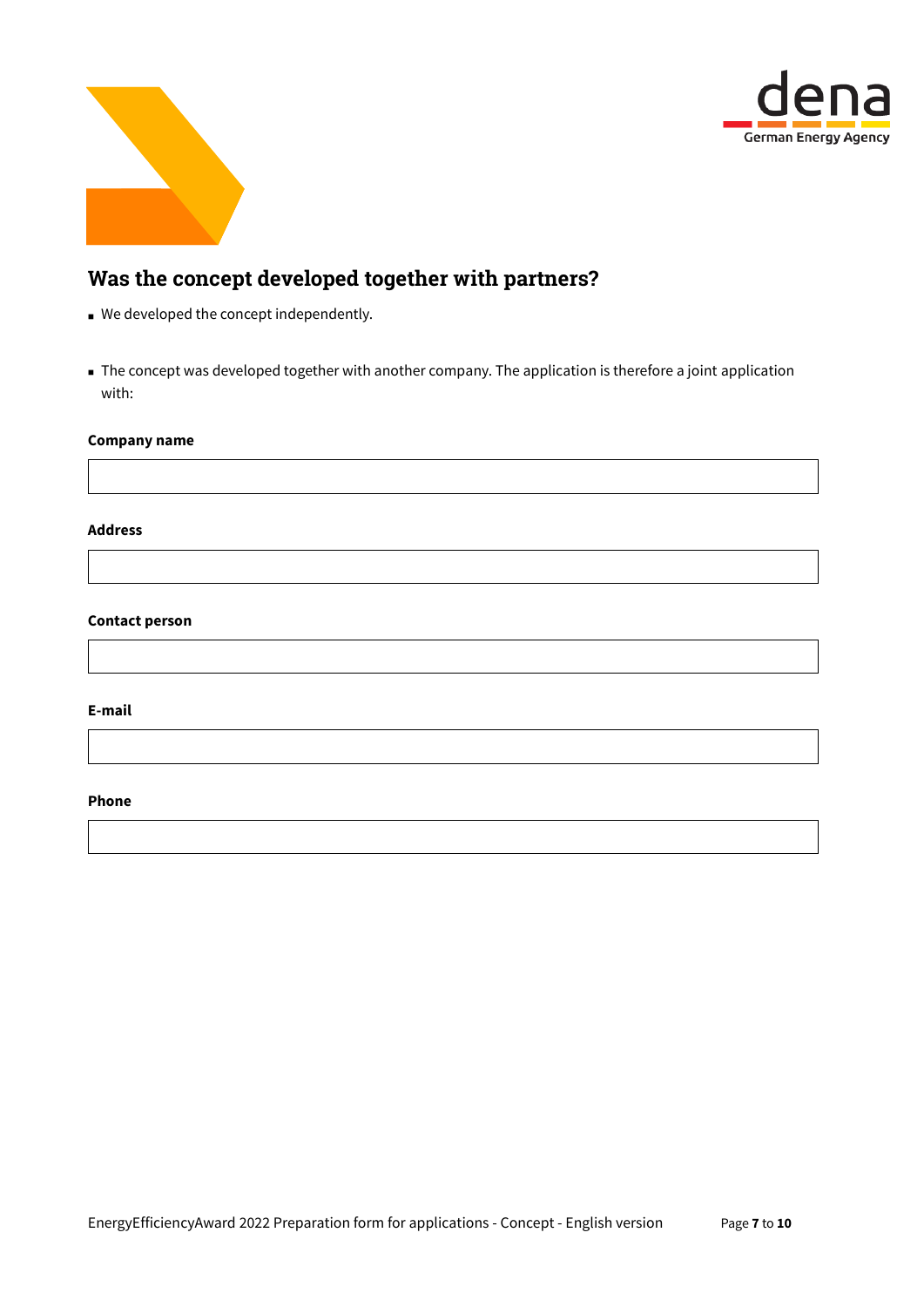



## Step 4

### Describe your approach and state important components of your concept

### Take the chance to describe central aspects of your concept in more detail. The better your concept can be understood, the more likely it is that the jury will give it a good rating.

### **What concrete climate protection goals did your company set? \***

Is there a climate neutrality target or concrete interim targets?

#### **Use of renewable energies \***

Are your own energy generation plants based on renewable energies being operated or are they planned?

What mix of energy sources is currently being used and what changes are already being planned?

#### **Do you already balance direct or indirect greenhouse gas emissions? \***

What calculation standards are used in the balancing process?

Do you calculate the carbon footprint of your products?

Are upstream and downstream activities along the value chain taken into account?

#### **What key measures are planned to reduce CO2 emissions and increase energy efficiency? \***

Are there already concrete transformation plans?

### **What role does GHG offsetting play in your company's climate protection strategy? \***

What quality standards are adhered to in the process?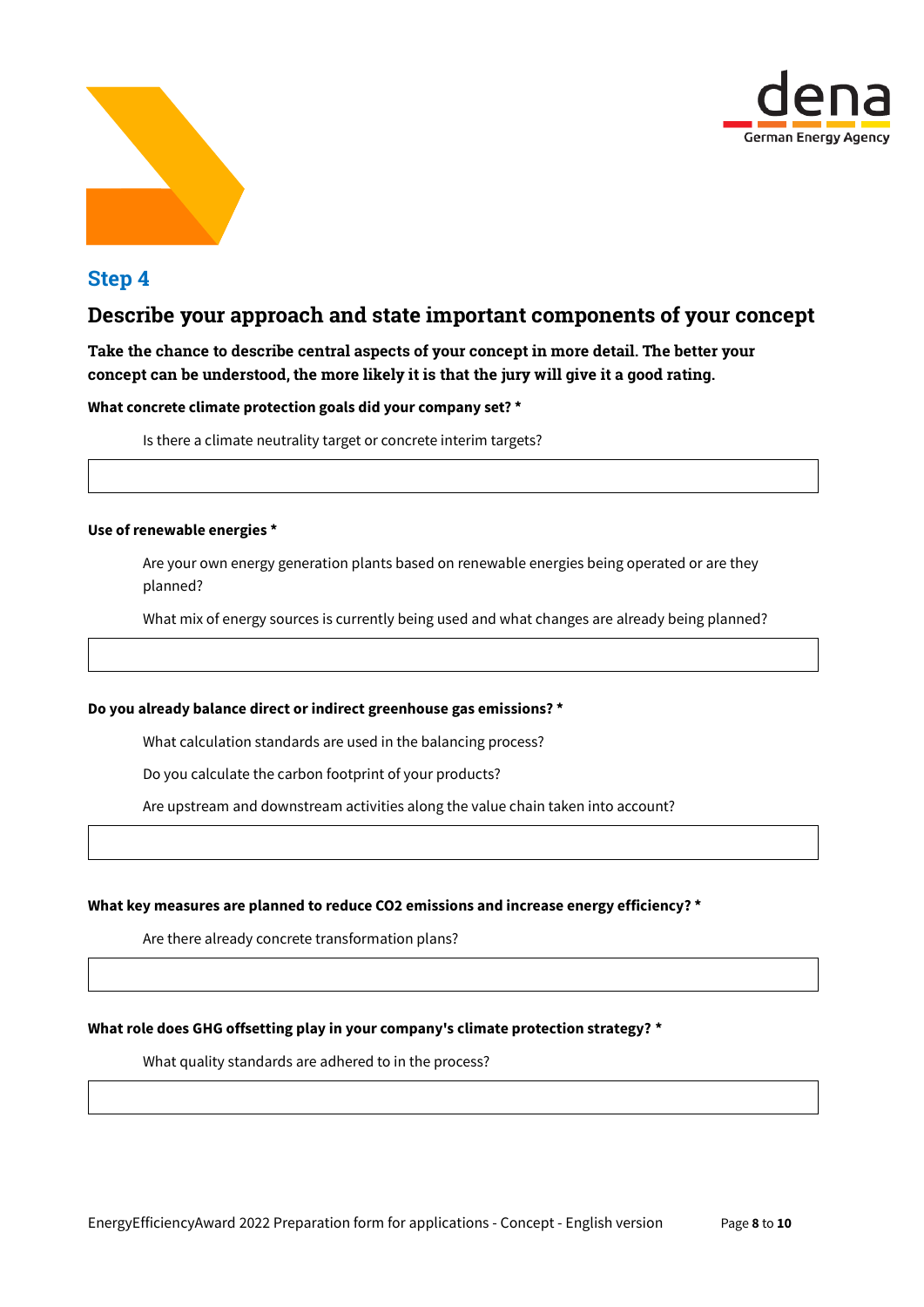



#### **Are there measures to increase resource efficiency? \***

Are secondary raw materials used in a targeted manner?

Are measures taken to avoid waste?

**How is climate management embedded in communication? \***

Is there systematic reporting?

**Are public funds and research funds used for the development and implementation of the climate strategy? \***

# Step 5

## Additional material

### Files

In addition to the information already recorded on the form, we would like to provide you with further informative materials as part of our application.

**Select files and upload**

#### Images

The following pictures show persons and technologies that we have described in our application. They are intended to illustrate our application. If you would like to use these in competition communications, we would be happy to provide a written declaration granting you non-exclusive rights to use them.

**Select images and upload**